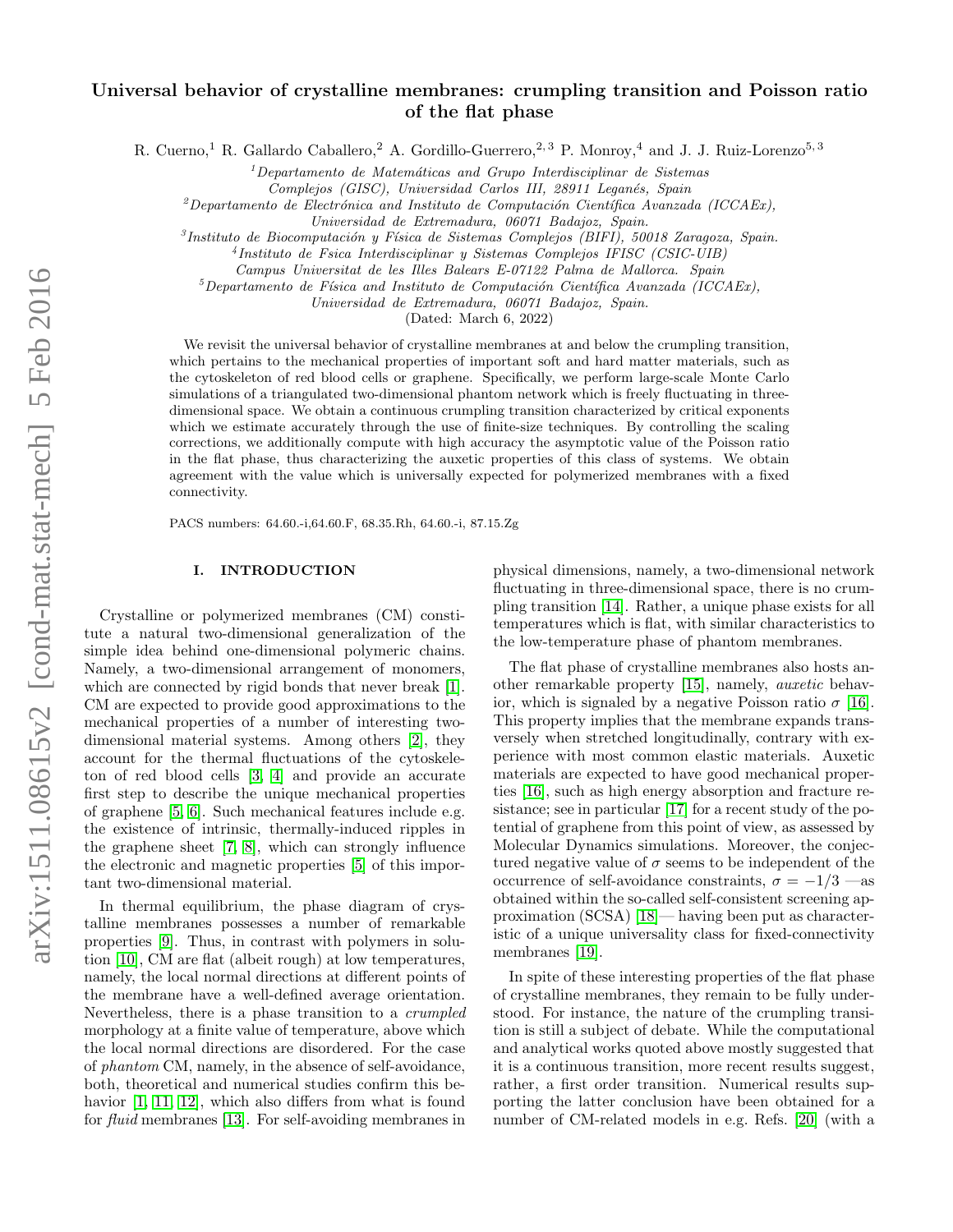truncated Lennard-Jones potential) and [\[21–](#page-8-20)[23\]](#page-8-21) (spherical topology). Results from non-perturbative renormalization group (RG) calculations are in agreement with these [\[24\]](#page-8-22). Nevertheless, analogous RG studies [\[8,](#page-8-7) [25,](#page-8-23) [26\]](#page-8-24) seem to still favor a continuous, or perhaps weak first order, crumpling transition.

In this paper we revisit Monte Carlo simulations of a discrete model of two-dimensional phantom membranes fluctuating in three dimensions [\[2\]](#page-8-1). By implementing our simulations in graphics processor units (GPU), we are able to reach large system sizes; we further implement an enhanced statistical analysis of data. Our results favor the view of the crumpling transition as a continuous one and feature clear-cut convergence to the expected  $-1/3$ value of the Poisson ratio characterizing the universal auxetic properties of the flat phase [\[18\]](#page-8-17).

The paper is organized as follows. In Sec. II we recall the basics of the continuum description of phantom membranes, together with a detailed connection to the discrete model to be simulated numerically. Section III details the observables to be evaluated and their finite-size analysis. Our simulation and statistical analysis methods are described in Sec. IV, after which numerical results are presented in Sec. V. We discuss our main results and summarize our conclusions in Sec. VI. Three appendices are provided for details on some elasticity equations, renormalization group (RG) estimates for the correction-toscaling exponent, and on the practical implementation of our simulation code in GPUs.

### II. MODEL

#### A. Continuum description

For the sake of later reference, we briefly recall here the basics of the Landau description of (phantom) polymerized membranes in physical dimensions. Thus, a twodimensional membrane fluctuating in three-dimensional space can be described geometrically as a vector field  $\overline{r}(x^1, x^2) \in \mathbb{R}^3$ , with  $\boldsymbol{x} = (x^1, x^2) \in \mathbb{R}^2$ . The tangent vectors are  $\vec{t}_{\alpha} = \partial_{\alpha}\vec{r}$ , where, as for all additional Greek indices in this work,  $\alpha = 1, 2$ . These vectors allow us to define the metric tensor in the usual way [\[27\]](#page-8-25),

$$
g_{\alpha\beta} \equiv \partial_{\alpha}\vec{r} \cdot \partial_{\beta}\vec{r},\qquad(1)
$$

so that  $d^2s = d^2x\sqrt{g}$ .

The most general form of the Landau free energy can be written using general principles [\[11,](#page-8-10) [28\]](#page-8-26), namely: locality and translational invariance (implying dependence only on the local values of the tangent vectors  $\vec{t}_{\alpha}$  and their derivatives), rotational symmetry in  $\mathbb{R}^3$  (implying dependence on scalar products of the tangent vectors and their derivatives, and on even powers of these) and translational and rotational invariance in  $\mathbb{R}^2$ . Thus, one can write [\[11,](#page-8-10) [28\]](#page-8-26)

<span id="page-1-0"></span>
$$
F[\vec{t}_{\alpha}(\boldsymbol{x}),T] = \int d^2 s \left[ \frac{t}{2} (\vec{t}_{\alpha})^2 + u (\vec{t}_{\alpha} \vec{t}_{\beta})^2 + v (\vec{t}_{\alpha} \vec{t}^{\alpha})^2 + \frac{\kappa}{2} (\partial_{\alpha} \vec{t}_{\alpha})^2 \right],
$$
\n(2)

where self-avoidance is neglected [\[1\]](#page-8-0).

One can parameterize the three-dimensional coordinates  $\vec{r}$  of points on a *flat membrane* taking as a reference the base plane, namely, the plane determined by the average position of all the atoms. Denoting the equilibrium position on this plane by  $x$ , and in-plane and perpendicular fluctuations by  $u$  and  $h$ , respectively, we have

$$
\vec{r}(\boldsymbol{x}) = (\boldsymbol{x} + \boldsymbol{u}(\boldsymbol{x}), h(\boldsymbol{x})), \tag{3}
$$

where  $\langle (\boldsymbol{u}(\boldsymbol{x}), h(\boldsymbol{x})) \rangle = 0.$ 

Moreover, on a flat membrane the strain tensor can be written as [\[11\]](#page-8-10)

$$
u_{\alpha\beta} = \frac{1}{2} \left( \partial_{\alpha} \vec{r} \cdot \partial_{\beta} \vec{r} - \delta_{\alpha\beta} \right) = \frac{1}{2} \left( g_{\alpha\beta} - \delta_{\alpha\beta} \right) . \tag{4}
$$

Taking into account the in-plane  $(u)$  and out-plane  $(h)$ displacements, and neglecting quadratic terms in  $u_{\alpha}$ , we can write

$$
u_{\alpha\beta} = \frac{1}{2} \left( \partial_{\alpha} u_{\beta} + \partial_{\beta} u_{\alpha} + \partial_{\alpha} h \partial_{\beta} h \right). \tag{5}
$$

The so-called elastic part of the Landau free energy [\(2\)](#page-1-0), namely,

$$
F_E[\vec{t}_\alpha(\boldsymbol{x}),T] = \int d^2s \left[ \frac{t}{2} (\vec{t}_\alpha)^2 + u (\vec{t}_\alpha \vec{t}_\beta)^2 + v (\vec{t}_\alpha \vec{t}^\alpha)^2 \right],\tag{6}
$$

can now be written as

<span id="page-1-1"></span>
$$
F_E(\vec{r}) = \int d^2x f_E(\vec{r}) = \int d^2x \left[ \mu u_{\alpha\beta} u^{\alpha\beta} + \frac{\lambda}{2} (u_\alpha^\alpha)^2 \right],\tag{7}
$$

where  $\lambda$  and  $\mu$  are the Lamé coefficients [\[29\]](#page-8-27). The remaining part of the Landau free energy, namely,

$$
F_C[\vec{t}_{\alpha}(\boldsymbol{x}),T] = \int d^2s \left[ \frac{\kappa}{2} (\partial_{\alpha} \vec{t}_{\alpha})^2 \right]
$$
 (8)

is a curvature contribution that can be written as

$$
F_C[\vec{t}_\alpha(\boldsymbol{x}),T] = 2\kappa \int d^2x K_\alpha^\beta K_\beta^\alpha,\tag{9}
$$

where indeed  $K_{\alpha}^{\beta}$  is the extrinsic curvature [\[30\]](#page-9-0).

### B. Discrete model

We define our computational model on an  $N = L \times$ L two-dimensional triangular lattice like the one shown in see Fig. [1,](#page-2-0) embedded in three-dimensional space, see Fig. [2.](#page-2-1) The position of the points is thus labeled by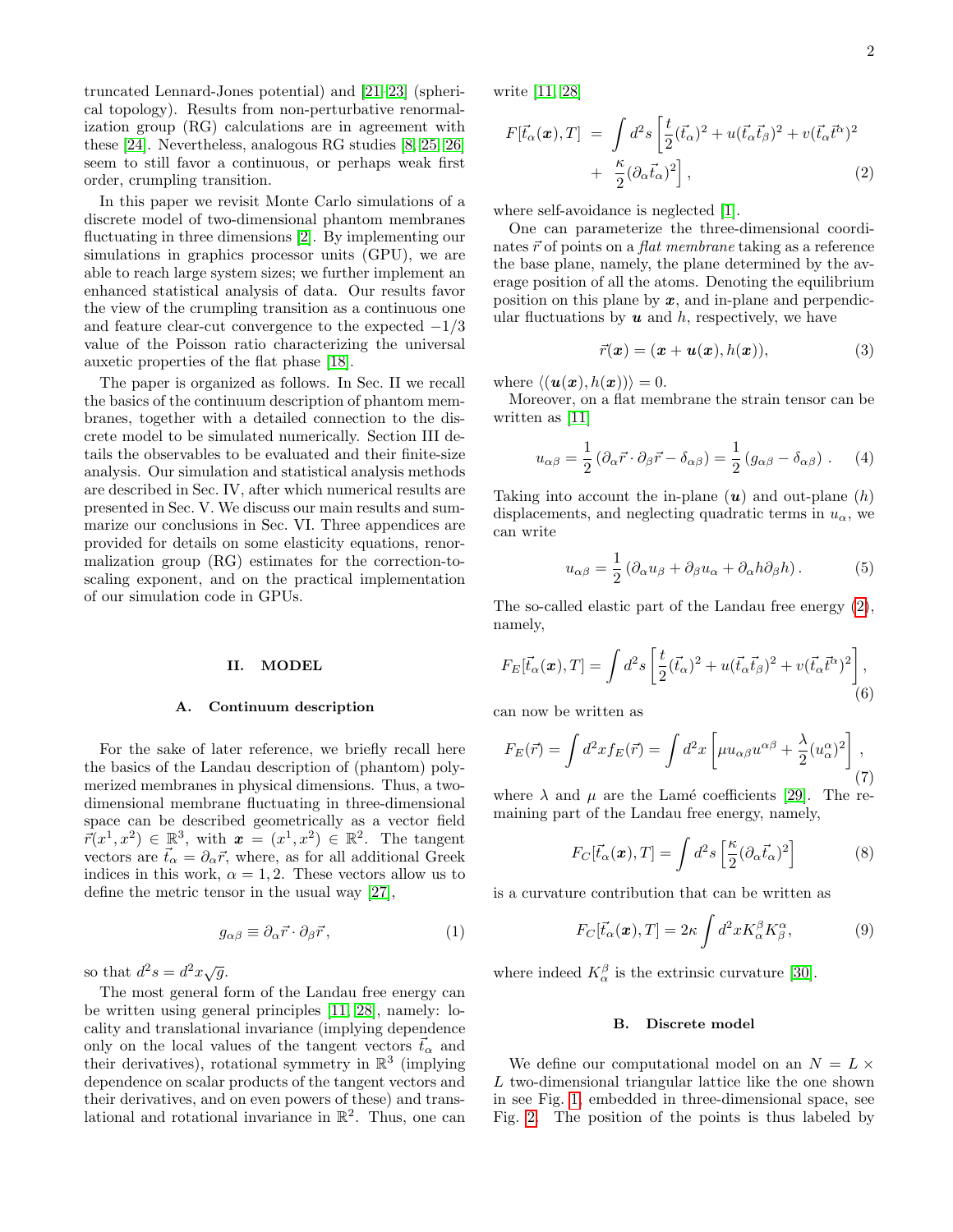$$
\overline{3}
$$

FIG. 1: (color online) Lattice that has been employed in this work, for  $L = 6$ , in which a four-color partition is illustrated. Points with the same color can be updated simultaneously. This partition has been used to speed up, in a highly parallel way, our numerical simulations using GPU processors.

<span id="page-2-0"></span>ď



<span id="page-2-1"></span>FIG. 2: (color online) Sample membrane configuration at  $\kappa =$ 2 in the flat phase, for  $L = 24$ .

a three-dimensional vector  $\vec{r}$ . We also define triangular plaquettes with associated normal vectors denoted as  $\vec{n}$ . In general, we will denote points using the indices  $i, j, k$ , etc. and plaquettes using a, b, c, etc.

The Hamiltonian we study is

$$
\mathcal{H} = \mathcal{H}_E + \kappa \mathcal{H}_C,\tag{10}
$$

which includes an elastic part,  $\mathcal{H}_E$ , given by

$$
\mathcal{H}_E = \frac{1}{2} \sum_{\langle ij \rangle} |\vec{r}_i - \vec{r}_j|^2, \tag{11}
$$

and a curvature contribution,  $\mathcal{H}_C$ , which reads

$$
\mathcal{H}_C = \frac{1}{2} \sum_{\langle ab \rangle} |\vec{n}_a - \vec{n}_b|^2.
$$
 (12)

As usual,  $\langle ij \rangle$  denotes nearest-neighbor points, while  $\langle a\rangle$  denotes nearest-neighbor plaquettes.

Within a mean-field approach, it is possible to show [\[2,](#page-8-1) [31,](#page-9-1) [32\]](#page-9-2) that the above Hamiltonians retrieve the corresponding contributions to the Landau free energy in the continuum limit, namely,

$$
\mathcal{H}_E \to \int d^2s \left( \frac{1}{2} u_\alpha^\alpha u_\beta^\beta + u_{\alpha\beta} u^{\alpha\beta} \right), \tag{13}
$$

$$
\mathcal{H}_C \to \int d^2 s K_\alpha^\beta K_\beta^\alpha. \tag{14}
$$

### III. OBSERVABLES AND THE FINITE SIZE SCALING METHOD

The specific heat can be computed as [\[33\]](#page-9-3)

$$
C_V = \frac{\kappa^2}{N} \left( \langle E_C^2 \rangle - \langle E_C \rangle^2 \right), \tag{15}
$$

where

$$
E_C = \sum_{\langle ab \rangle} \vec{n}_a \cdot \vec{n}_b , \qquad (16)
$$

is the curvature energy. The behavior of the specific heat near the crumpling transition that takes place at  $\kappa = \kappa_c$ is characterized as,

$$
C_V \sim |\kappa - \kappa_c|^{-\alpha} \,. \tag{17}
$$

The correlation length is defined using the correlation among the normals of the system,

$$
\langle \vec{n}(x) \cdot \vec{n}(0) \rangle \propto e^{-|x|/\xi}, \qquad (18)
$$

the scaling law for  $\xi$  being

$$
\xi(\kappa) \sim |\kappa - \kappa_c|^{-\nu} \,. \tag{19}
$$

Right at the critical point, the maximum of the specific heat scales as

<span id="page-2-2"></span>
$$
C_{\text{max}} \propto C_a + BL^{\alpha/\nu} \,. \tag{20}
$$

where  $C_a$  describes the contribution from the analytical part of the free energy.

We can further describe the space configuration of the membrane by considering the gyration radius for the distribution of surface nodes, which is defined as

$$
R_g^2 = \frac{1}{3N} \langle \sum_i \vec{R}_i \cdot \vec{R}_i \rangle \,, \tag{21}
$$

where  $\vec{R}_i \equiv \vec{r}_i - \vec{r}_{\text{CM}}$ , with  $\vec{r}_{\text{CM}}$  the position of the center of mass of the surface. In addition, linear response theory allows us to compute its  $\kappa$ -derivative,

$$
\frac{dR_g^2}{d\kappa} = \langle E_C R_g^2 \rangle - \langle E_C \rangle \langle R_g^2 \rangle \equiv \langle E_C R_g^2 \rangle_c. \tag{22}
$$

Neglecting scaling corrections, the gyration radius scales with the system size as

$$
R_g \sim L^{\nu_F} f(L^{1/\nu}(\kappa - \kappa_c)),\tag{23}
$$

which defines the Flory exponent  $\nu_F$ . This exponent is related with the Hausdorff dimension,  $d_H$ , of the membrane by means of

$$
\nu_F = \frac{2}{d_H}.\tag{24}
$$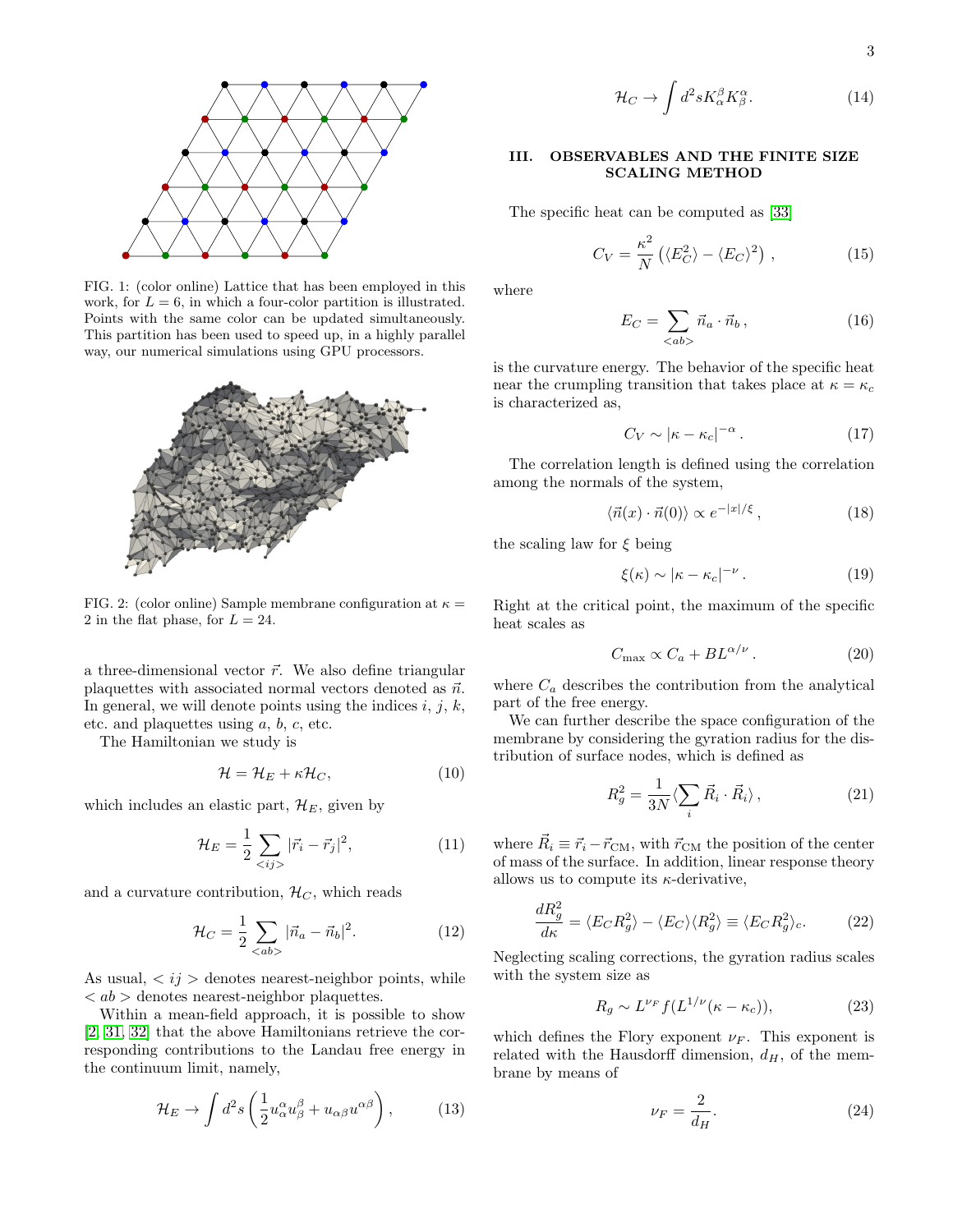Near the crumpling transition, one finds  $d_H = -4/\eta$ , where  $\eta$  is the anomalous dimension of the  $\vec{r}$ -field [\[34\]](#page-9-4). In the flat phase one has  $d_H = 2$  and  $\nu_F = 1$ , while the high temperature rough phase features  $\nu_F = 0$  and  $d_H = \infty$ , which is linked with a logarithmic divergence of the gyration radius,  $R_G^2 \sim \log L$ . Therefore, the  $\kappa$ derivative of the gyration radius diverges at the critical point  $\kappa = \kappa_c$  as

<span id="page-3-3"></span>
$$
\frac{dR_g^2}{d\kappa} \propto L^{2\nu_F + 1/\nu},\qquad(25)
$$

an equation that will allow us to compute numerically the Flory exponent. Note that, using the SCSA approximation, it has been found that  $\nu = 0.73$  and hence  $d_H = 2.74$ [\[18\]](#page-8-17).

Finally we can estimate the Poisson ratio via (see Appendix [A\)](#page-7-0)

<span id="page-3-0"></span>
$$
\sigma = \frac{K - \mu}{K + \mu} = -\frac{\langle g_{11} g_{22} \rangle_c}{\langle g_{22}^2 \rangle_c} = -\frac{\langle g_{11} g_{22} \rangle_c}{\langle g_{11}^2 \rangle_c},\tag{26}
$$

where  $g$  is the induced metric that can be estimated using the vector which connects nearest neighbor points, as described in Appendix [A.](#page-7-0) Note that we have assumed isotropy in the last two terms in Eq. [\(26\)](#page-3-0), specifically,  $\langle g_{11}^2 \rangle_c = \langle g_{22}^2 \rangle_c.$ 

### IV. NUMERICAL SIMULATIONS

We have performed Monte Carlo (MC) simulations on triangular lattices of different sizes using a standard Metropolis algorithm. We have performed simulations for several months both on CPUs (Intel Core I7-3770) and GPUs (NVIDIA Tesla C2070). While the MC sweep of each site on the lattice on CPUs is entirely sequential, in GPUs we can parallelize the simulation using a kind of checkerboard scheme with four colours, see Fig. [1](#page-2-0) and Appendix [C](#page-8-28) for details. We have obtained a gain factor around 5x simulating on GPUs.

We have simulated lattice sizes in the  $16 \le L \le 128$ range, using free-boundary conditions. The thermalization protocol has been as follow: 1) we have always started from a flat configuration, 2) we have discarded the first  $10^6$  Metropolis sweeps, and 3) we have analyzed the remainder of the run using a logarithmic binning check of several non local observables in the most challenging simulations, i.e., for  $\kappa \simeq \kappa_c$ .

After thermalization, we have saved  $10<sup>5</sup>$  configurations with at least  $10<sup>4</sup>$  Metropolis sweeps between each pair of saved configurations. Via the computation of the integrated autocorrelation times [\[35\]](#page-9-5) we have checked that all our measures are fully independent. To estimate the error bars of our observables we always used a jackknife method with 20 bins.

For each lattice size, we have considered several values of  $\kappa$  around  $\kappa_c$ , as well as  $\kappa$  values well inside the flat phase, in general we have simulated the range  $0.75 <$  $\kappa \leq 3.0$ .



<span id="page-3-1"></span>FIG. 3: (color online) Behavior of the specific heat as a function of temperature for all simulated lattice sizes. The solid black curves provide the least-squares fit of the points near the maximum to a quadratic form as described in the text. We have used pentagons ( $L = 16$ ), rhombs ( $L = 24$ ), inverted triangles ( $L = 32$ ), triangles ( $L = 48$ ), circles ( $L = 64$ ), squares  $(L = 96)$  and crosses  $(L = 128)$  to mark the points in the figure.



<span id="page-3-2"></span>FIG. 4: (color online) Behavior of the  $\kappa$ -derivative of the squared gyration radius as a function of temperature for all simulated lattice sizes. The solid black curves provide the least-squares fit of the points near the maximum to a quadratic form as described in the text. We have used pentagons  $(L = 16)$ , rhombs  $(L = 24)$ , inverted triangles  $(L = 32)$ , triangles  $(L = 48)$ , circles  $(L = 64)$ , squares  $(L = 96)$  and crosses  $(L = 128)$  to mark the points in the figure.

## V. NUMERICAL RESULTS

### A. Crumpling Transition

In Figs. [3](#page-3-1) and [4](#page-3-2) we show the behaviors of the specific heat and  $dR_g^2/d\kappa$  as functions of  $\kappa$ . The onset of a critical behavior is clear in both figures. To compute the maxi-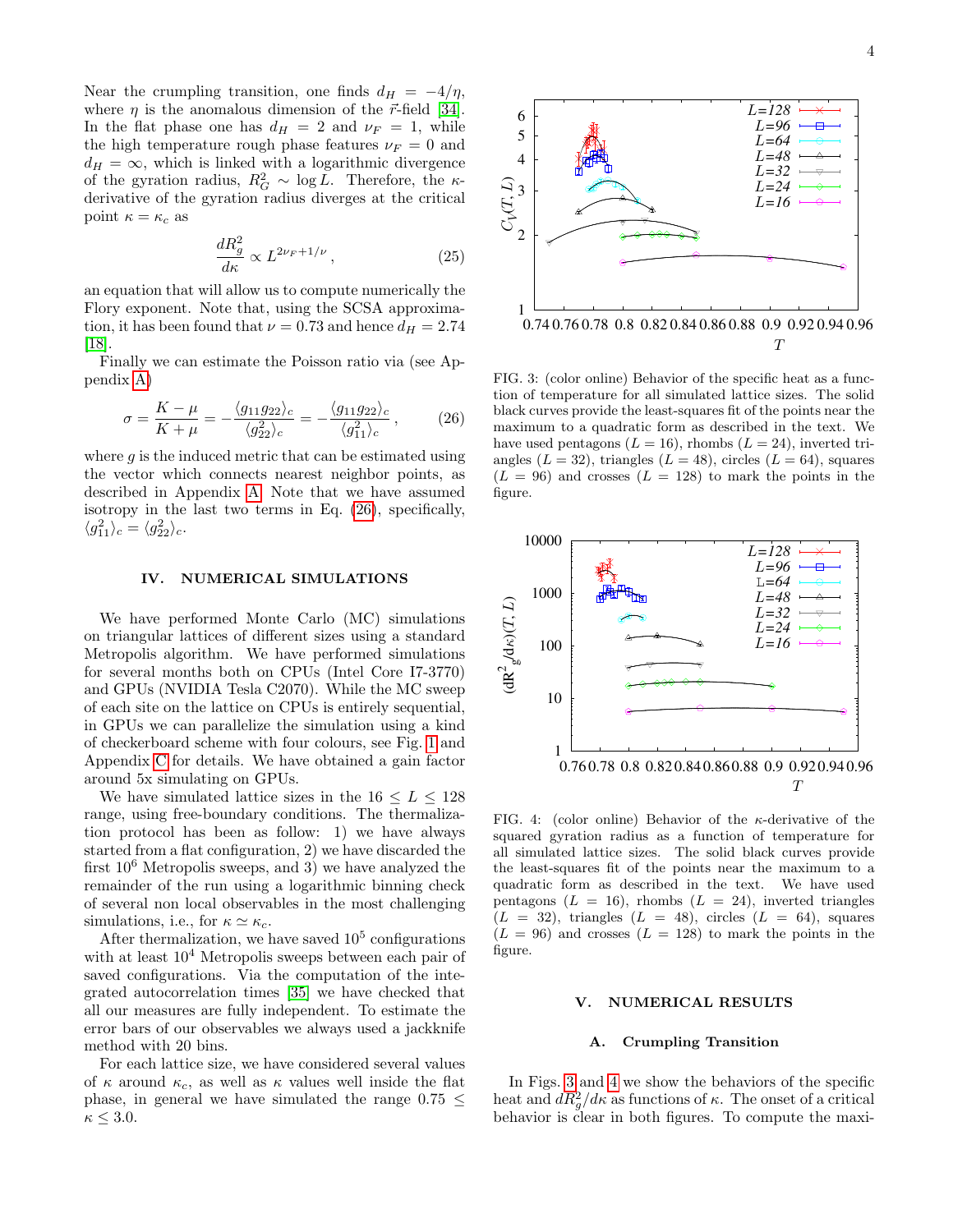

<span id="page-4-0"></span>FIG. 5: (color online) Scaling of the maximum of the specific heat (pentagons) as a function of the size of the system. The solid line is a fit to Eq. [\(20\)](#page-2-2).

mum of both observables, we have fitted each curve near its maximum using least-squares (for  $L < 96$  we have also used the spectral density method). Monte Carlo has been performed on the raw data in order to compute the error bars, both in the value of the maximum as well as in its position.

In order to characterize the critical properties (order of the phase transition, critical exponents, etc.), we first monitor the behavior of the maximum of the specific heat, see Fig. [5.](#page-4-0) By using data with  $L > 16$ , we find a clear divergence of this maximum following a powerlaw with a background term, as stated in Eq. [\(20\)](#page-2-2) above, with  $\alpha/\nu = 0.756(40)$  ( $\chi^2/\text{d.o.f.} = 0.78/3$ , where d.o.f. means the number of degree of freedom of the fit). This  $\alpha/\nu = 0.756(40)$  value is definitively different from 2, characteristic of a strong first-order phase transition, or even from 1 which would indicate a weak first-order transition [\[36\]](#page-9-6). By using hyper-scaling in two dimensions  $[\alpha = 2(1 - \nu)]$ , we can compute simultaneously both  $\alpha$ and  $\nu$ , to get

<span id="page-4-2"></span>
$$
\nu = 0.73(1) , \ \alpha = 0.55(2) . \tag{27}
$$

Using the  $\nu$ -exponent obtained from the scaling of the maximum (see Fig. [6\)](#page-4-1) of the specific heat, we can study the  $\kappa$ -position of this maximum, denoted as  $\kappa(L)$ . This  $\kappa(L)$  follows the standard scaling equation (neglecting scaling corrections),

$$
\kappa(L) = \kappa_c + A L^{-1/\nu},\qquad(28)
$$

where  $\kappa_c$  is the infinite volume critical coupling. By using the  $\nu$  value from Eq. [\(27\)](#page-4-2), we obtain

$$
\kappa_c = 0.773(1) \,, \tag{29}
$$

where we have taken into account  $L > 32$  data only  $(\chi^2/\text{d.o.f.} = 2.016/2)$ . We have been unable to compute the correction-to-scaling exponent of the crumpling transition.



<span id="page-4-1"></span>FIG. 6: (color online) Position of the maximum of the specific heat (lower data, see legend, pentagons) and of the maximum of  $dR_g^2/d\kappa$  (inverted triangles) as a function of  $L^{-1/\nu}$ . In this plot we have employed  $1/\nu = 1/0.73$ , as obtained from the fit of the peak of the specific heat. We have used the position of the specific heat maximum to obtain  $\kappa_c$ . Finally, we have fitted  $dR_g^2/d\kappa$  by imposing the previous obtained values of  $\nu$  and  $\kappa$ , hence there is a single free parameter in the fit. The solid (specific heat) and dashed (gyraton radius) lines are "linear" fits in this scale. Notice that the gyration radius presents stronger scaling corrections than the specific heat.

We can redo the previous analysis on the derivate of the squared gyration radius (Fig. [6\)](#page-4-1). The scaling of the maximum of  $dR_g^2/d\kappa$  (see Fig. [7\)](#page-5-0) provides us with the following combination of exponents, see Eq.[\(25\)](#page-3-3),

$$
2\nu_F + \frac{1}{\nu} = 2.86(1),\tag{30}
$$

with  $\chi^2/\text{d.o.f.} = 3.5/5$  ( $L \geq 16$ ). Using again the  $\nu$ value obtained from the analysis of the specific heat, we can obtain the Flory exponent, equivalently the Hausdorff dimension, of the surface at criticality, taking into account the error bars in our value of  $\nu$ :

$$
\nu_F = 0.74(1) , \ d_H = 2.70(2). \tag{31}
$$

### B. Poisson ratio in the flat phase

We next study the low-temperature (equivalently, large  $\kappa$ ) flat phase of phantom crystalline membranes in more detail (see Ref. [\[44\]](#page-9-7) for a detailed computation of the η-exponent). In this ordered phase, long-range order exists in the orientation of surface normals. Moreover, this phase is known to host auxetic behavior [\[1\]](#page-8-0).

As mentioned in the introduction, auxetic materials have acquired a huge importance, both from the fundamental and from the technological points of views [\[16\]](#page-8-15). The flat phase of CM membranes unambiguously shows a negative value of the Poisson ratio. However, a detailed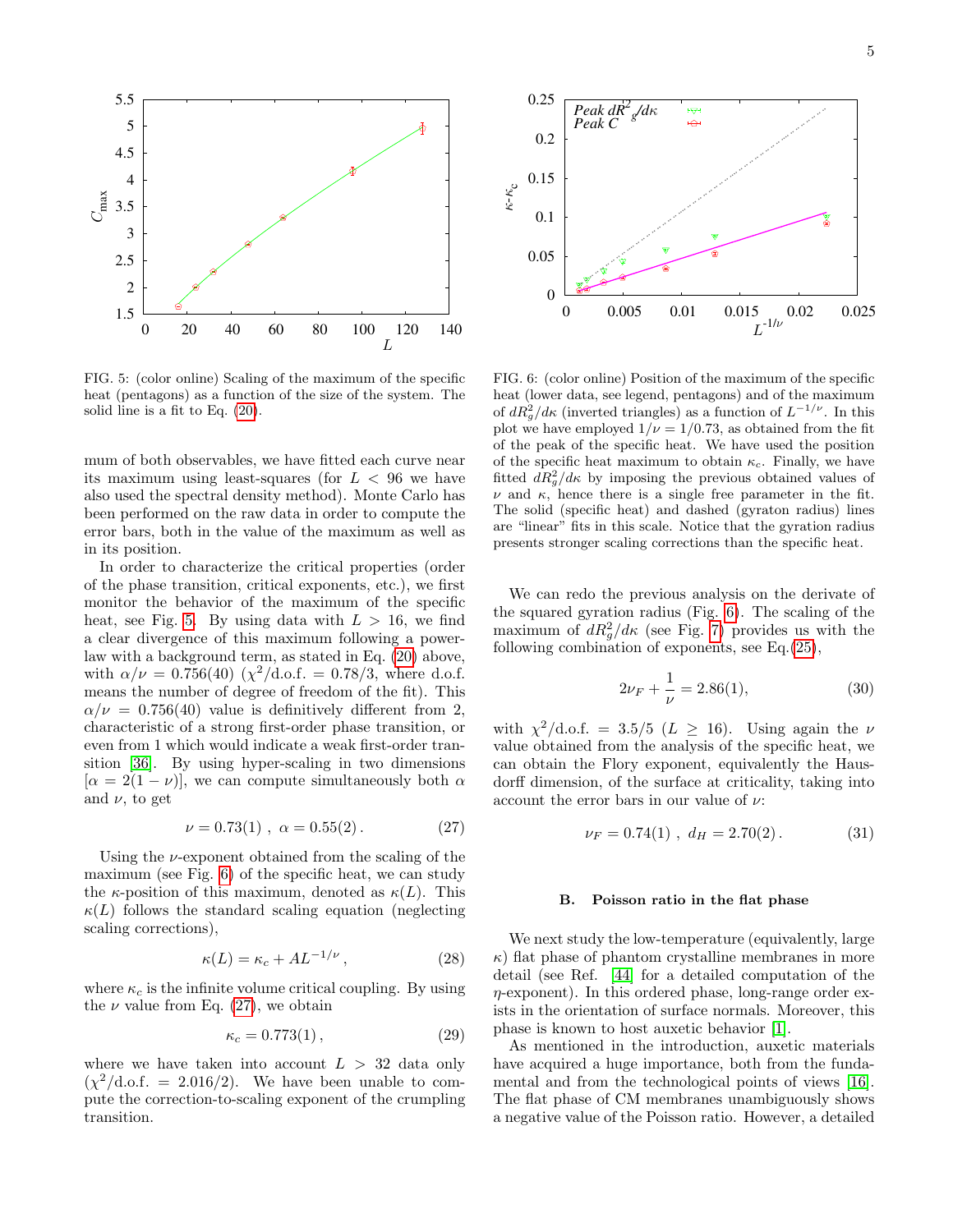

<span id="page-5-0"></span>FIG. 7: (color online) Scaling of the maximum of the  $\kappa$ derivative (squares) of the squared gyration radius,  $dR_g^2/d\kappa$ , as a function of system size. The solid line is a fit to Eq. [\(25\)](#page-3-3).

study of the scaling corrections in this phase is still lacking, while numerical data should be extrapolates to infinite volume in order to perform a proper comparison with analytical results. In particular, the value  $\sigma = -1/3$ , obtained by the SCSA approximation [\[18\]](#page-8-17), has been hypothesized to characterize a unique universality class for fixed-connectivity membranes [\[19\]](#page-8-18).

We have first explicitly checked the isotropy of finitesize membranes in the flat phase. To do this, we have monitored the two different definitions of the Poisson ratio, namely, Eq.  $(26)$  using  $g_{11}$  in the denominator, or else using  $q_{22}$ . Figs. [8](#page-5-1) and [9](#page-5-2) show the values of  $\sigma$  as obtained using these two definitions, for three different conditions on  $\kappa$  within the flat phase. For  $\kappa = 1.1$ , which is near the crumpling transition, we have found lack of isotropy for almost all simulated lattice sizes, see Fig. [8.](#page-5-1) However, we can safely assume isotropy for  $\kappa = 2$  and  $L > 32$ , and for  $L > 16$  if  $\kappa = 3.0$ , see Figs. [8](#page-5-1) and [9.](#page-5-2) In the following, we will only consider  $\kappa = 2, 3$ , and values of the lattice size for which isotropy holds.

In order to extract the asymptotic value of the Poisson ratio, we will use the standard scaling form,

<span id="page-5-3"></span>
$$
\sigma(L) = \sigma_{\infty} + \frac{A}{L^{\omega}},\tag{32}
$$

where  $\omega$  corresponds to the leading correction-to-scaling exponent in the flat phase. We recall that the analytical prediction is  $\sigma_{\infty} = -1/3$  [\[18\]](#page-8-17).

We have obtained very good fits for both values of  $\kappa = 2, 3$ . Specifically, for  $\kappa = 2$  we obtain  $\sigma_{\infty} = -0.30(1)$ and  $\omega = 1.3(9)$  ( $\chi^2/\text{d.o.f.} = 2.30/2$ ), while  $\kappa = 3$  leads to  $\sigma_{\infty} = -0.31(2)$  and  $\omega = 0.76(47)(\chi^2/\text{d.o.f.} = 4.8/3)$ . In both cases the asymptotic value of the Poisson ratio is fully compatible with the analytical prediction. We can try to improve our analysis by fixing  $\sigma_{\infty} = -1/3$ . For  $\kappa = 2.0$  this leads to  $\omega = 0.44(6) \left( \frac{\chi^2}{d.o.f.} = 4.8/3 \right)$ , while for  $\kappa = 3$  we obtain  $\omega = 0.46(5) (\chi^2/\text{d.o.f.})$  $4.4/4$ ).



<span id="page-5-1"></span>FIG. 8: (color online) Comparison between the computation of the Poisson ratio using  $g_{11}$  or  $g_{22}$  as the denominator in Eq. [\(26\)](#page-3-0), see legend. Notice the strongly anisotropic behavior of the Poisson ratio for  $\kappa = 1.1$  (lower panel). For  $\kappa = 2$  (upper panel), isotropy holds for  $L > 32$ .



<span id="page-5-2"></span>FIG. 9: (color online) Comparison between the computation of the Poisson ratio using  $g_{11}$  (squares) or  $g_{22}$  (crosses) as the denominator in Eq. [\(26\)](#page-3-0) for  $\kappa = 3$ , see legend. Isotropy holds for  $L \geq 24$ .

Finally, we have tried a simultaneous fit of the  $\kappa = 2$ and 3 data, i.e., a fit in which we assume that the values of  $\sigma_{\infty}$  and c in Eq. [\(32\)](#page-5-3) are the same for both  $\kappa$ , and in which we allow for different values of A. The result of this joint fit is  $\sigma_{\infty} = -0.317(12)$  and  $\omega = 0.63(20)$  $(\chi^2/\text{d.o.f.} = 8.4/7)$ . Further, a joint fit in which we fix  $\sigma_{\infty} = -1/3$  leads to  $\omega = 0.46(2)$  ( $\chi^2/\text{d.o.f.} = 9.6/8$ ). Figure [10](#page-6-0) displays the linear dependence of the Poisson ratio with  $1/\sqrt{L}$ .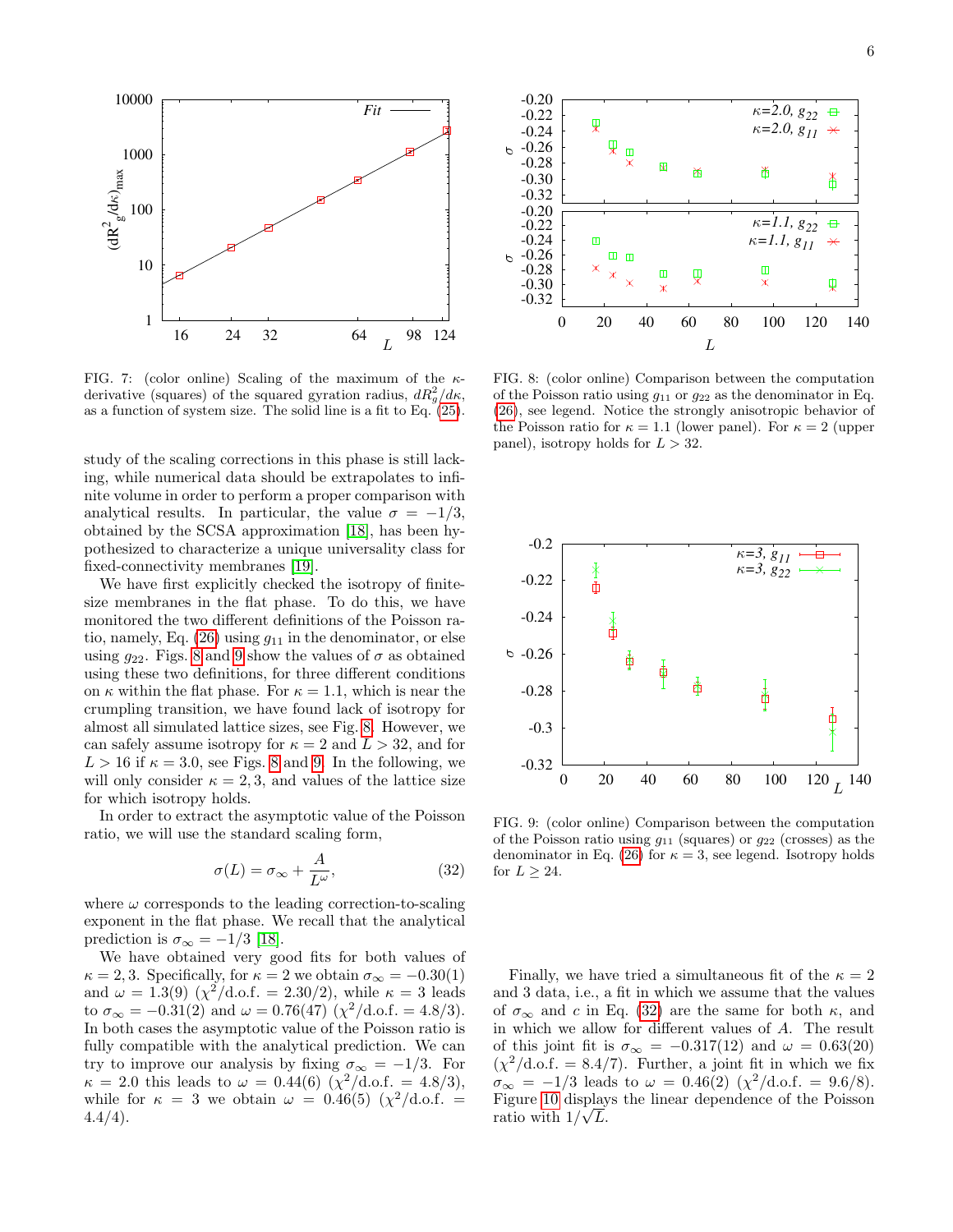

<span id="page-6-0"></span>FIG. 10: (color online) Finite-size effects in the Poisson ratio for  $\kappa = 2$  and 3. We have fixed the scaling correction exponent to 1/2 and the asymptotic value to the analytical value,  $\sigma_{\infty} =$  $-1/3$ . We have used crosses and solid line fit ( $\kappa = 2$ ) and squares and dashed line fit ( $\kappa = 2$ ).

#### VI. DISCUSSION AND CONCLUSIONS

We have studied in detail important universal properties associated with the flat phase of crystalline membranes, specifically the nature of the crumpling transition and auxetics. With respect to the former, we have found clear signatures for a second order phase transition. The values we obtain for the critical exponents rule out completely an interpretation in terms of a strong, or even a weak, first order phase transition, as had been proposed in the literature recently.

In order to asses the crumpling transition as a continuous one, we have studied the critical behavior of the specific heat and of the  $\kappa$ -derivative of the gyration radius. In our numerical analysis, we have employed realistic boundary conditions for the membrane (free boundary conditions). We have also avoided restricting the computation of our observables to an inner region far from the boundary, as done elsewhere, see e.g. Ref. [\[2\]](#page-8-1).

The values we obtain for the critical exponents  $\alpha =$ 0.55(2),  $\nu = 0.73(1)$ ,  $\nu_F = 0.74(1)$ , and  $d_H = 2.70(2)$ compare very well with previous results. For the specificheat exponent, we can mention  $\alpha = 0.5(1)$  [\[2\]](#page-8-1),  $0.58(10)$  $[37]$ , and  $0.44(5)$   $[38]$ . For the correlation length exponent,  $\nu = 0.72(2)$  [\[38\]](#page-9-9),  $0.68(10)$  [\[37\]](#page-9-8), and  $0.85(14)$ [\[34\]](#page-9-4). Regarding the value of the critical coupling, we can quote  $\kappa_c = 0.814(2)$  [\[37\]](#page-9-8), to be compared with our result,  $\kappa_c = 0.773(1)$ . Finally, the value for the Flory exponent or, equivalently, for the Haussdorf dimension, should be compared with the analytical results  $\nu_F = 0.73$ ,  $d_H = 2.73$  [\[18\]](#page-8-17) and those from numerical simulations,  $\nu_F = 0.71(3), d_H = 2.77(10)$  [\[34\]](#page-9-4).

Regarding comparison with previous results, we believe that in many cases the error bars provided for the critical exponents reported in the literature have been clearly

underestimated. We have computed the error bars after a carefully study of the different integrated correlation times, having simulated among the largest available lattices. In spite of this, e.g. the value of the critical coupling reported by some previous numerical works is incompatible with our numerical result, which points out a potential inadequacy of the corresponding statistical analysis of numerical data. For instance,  $\kappa_c \simeq 0.82$  [\[34\]](#page-9-4) and 0.814(2) [\[37\]](#page-9-8) are previous determinations of the critical coupling which are 18 standard deviations from the value we obtain.

Beyond the nature and critical exponents of the crumpling transition, we have further studied the value of the Poisson ration in the flat phase as a further universal property of CM. This seems particularly interesting in view of the huge scientific and technological importance that auxetic materials are displaying in recent years [\[16\]](#page-8-15).

In particular, we have simulated three different values of  $\kappa$  above the crumpling transition and in the flat phase, in order to compute the asymptotic value of the Poisson ratio. We have discarded the smallest  $\kappa$  value due to the huge anisotropies that occur for almost all simulated lattice sizes. By using the largest two values of  $\kappa$ , we have found a very precise infinite-volume extrapolation for the Poisson ratio which is in very good agreement with the analytical value  $\sigma_{\infty} = -1/3$  computed in Ref. [\[18\]](#page-8-17). In order to reach this conclusion, control of scaling corrections has been required. We have specifically found √ numerically that the scaling corrections behave as  $1/\sqrt{L}$ . Our extrapolated value for  $\sigma$  is compatible with previous numerical work [\[2,](#page-8-1) [15,](#page-8-14) [19\]](#page-8-18) which postulates such a value as characteristic of a universality class of membranes with fixed connectivity.

In principle, graphene is believed to provide a conspicuous experimental realization of crystalline membranes. In this context, e.g. the model provided by Eq. [\(2\)](#page-1-0) is being intensively employed on a phenomenological basis as a prototype to describe the statistical-mechanical properties of this important material system [\[5,](#page-8-4) [6\]](#page-8-5). Nevertheless, some of the behaviors of graphene like, for instance, the temperature dependence of the bending rigidity, seem to remain beyond this type of phenomenological approach [\[5,](#page-8-4) [6\]](#page-8-5). The fact that the Poisson ratio of graphene is positive unless, e.g., temperature is sufficiently high [\[39\]](#page-9-10) or defects are introduced into the crystalline structure [\[17\]](#page-8-16), suggests that predicting realistic values of  $\sigma$  also remains beyond current phenomenological models of graphene membranes. From the theoretical point of view, it will be interesting to identify which is the nature of the modifications to be made on generic models like Eq. [\(2\)](#page-1-0) so that they can eventually improve upon this type of predictions.

### VII. ACKNOWLEDGMENTS

This work was partially supported by Ministerio de Economía y Competitividad (Spain) through Grants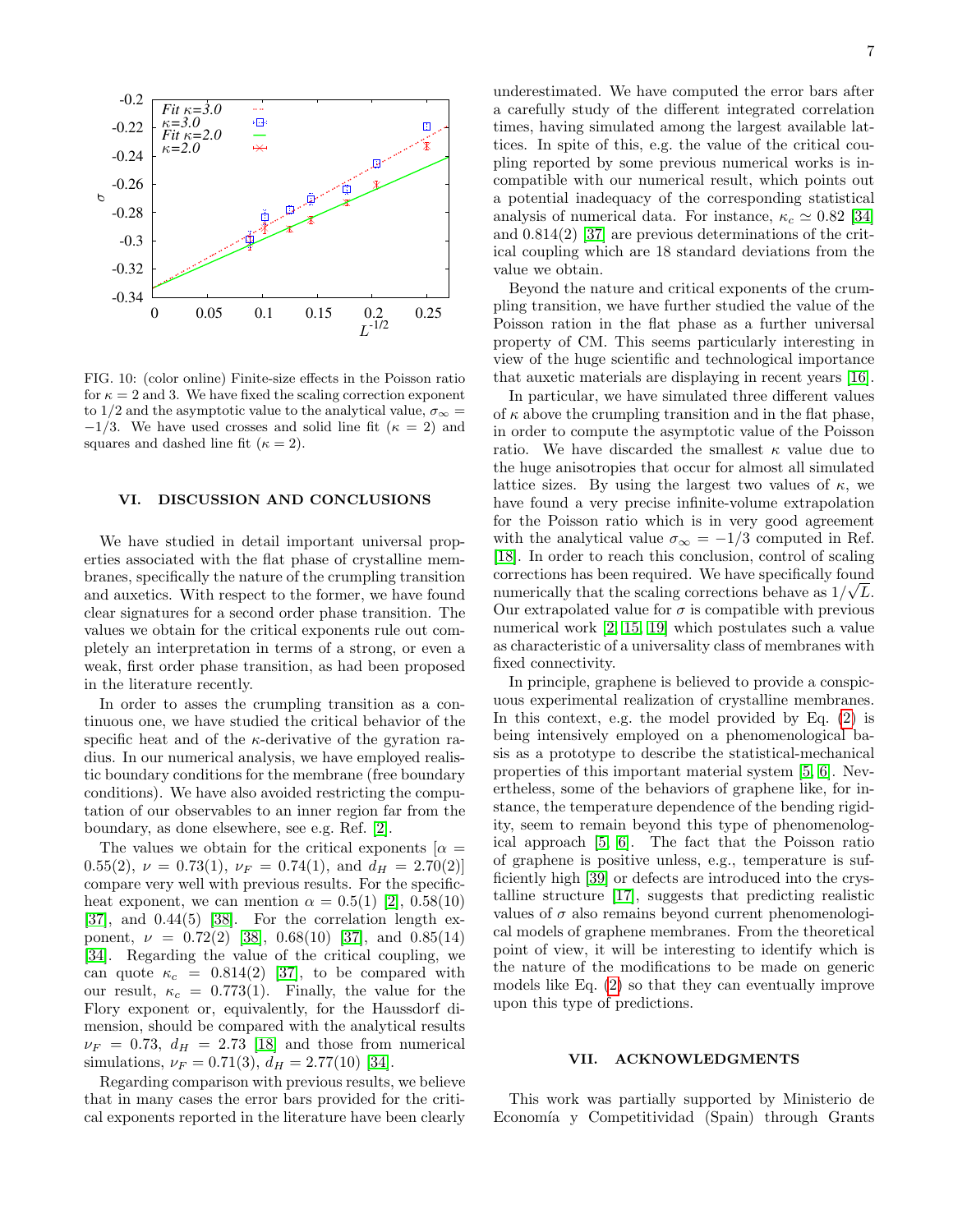No. FIS2012-38866-C05-01 and No. FIS2013-42840-P, by Junta de Extremadura (Spain) through Grant No. GRU10158 (partially funded by FEDER), and by European Union through Grant No. PIRSES-GA-2011- 295302. We also made use of the computing facilities of Extremadura Research Centre for Advanced Technologies (CETA-CIEMAT), funded by the European Regional Development Fund (ERDF).

### <span id="page-7-0"></span>Appendix A: Some elasticity equations

In this appendix we recall some standard elasticity equations and use them to obtain Eq. [\(26\)](#page-3-0), which has been employed in this work to compute numerically the Poisson ratio.

The starting point is Eq. [\(7\)](#page-1-1), considered as a Hamiltonian, see Ref. [\[15,](#page-8-14) [40\]](#page-9-11). This equation can be rewritten as

$$
\mathcal{H}_E(u_{\alpha,\beta}) = \int d^2x \left[ \mu \left( u_{\alpha\beta} - \frac{1}{2} \delta_{\alpha\beta} \right) \left( u^{\alpha\beta} - \frac{1}{2} \delta^{\alpha\beta} \right) + \frac{1}{2} K u_{\alpha}^{\alpha} u_{\beta}^{\beta} \right], \tag{A1}
$$

where  $K = \lambda + \mu$  is the compressibility modulus. From this equation we can compute the stress tensor,  $\sigma_{\alpha\beta}$  [\[41\]](#page-9-12)

$$
\sigma_{\alpha\beta}(\boldsymbol{x}) = \langle \frac{\delta \mathcal{H}_E}{\delta u^{\alpha\beta}(\boldsymbol{x})} \rangle = K \delta_{\alpha\beta} \langle u_\gamma^{\gamma}(\boldsymbol{x}) \rangle + 2\mu \left( \langle u_{\alpha\beta}(\boldsymbol{x}) \rangle - \frac{1}{2} \delta_{\alpha\beta} \langle u_\gamma^{\gamma}(\boldsymbol{x}) \rangle \right). \quad (A2)
$$

Using that  $\sigma_{\gamma}^{\gamma} = 2K \langle u_{\gamma}^{\gamma} \rangle$ , it is possible to invert the last equation, obtaining

<span id="page-7-1"></span>
$$
\langle u_{\alpha\beta}(\boldsymbol{x})\rangle = \frac{1}{4K} \delta_{\alpha\beta} \sigma_{\gamma}^{\gamma}(\boldsymbol{x}) + \frac{1}{2\mu} \left(\sigma_{\alpha\beta}(\boldsymbol{x}) - \frac{1}{2} \delta_{\alpha\beta} \sigma_{\gamma}^{\gamma}(\boldsymbol{x})\right).
$$
\n(A3)

The Poisson ratio can be written as [\[42\]](#page-9-13)

<span id="page-7-2"></span>
$$
\sigma = -\frac{\langle u_{22} \rangle}{\langle u_{11} \rangle} = \frac{K - \mu}{K + \mu},\tag{A4}
$$

where the directions  $x^1$  and  $x^2$  on the substrate (the xplane) on which lives the flat surface are denoted by the indices 1 and 2, respectively.

Using the linear response theorem, we can write [\[15\]](#page-8-14)

$$
\langle u_{\alpha\beta}(\boldsymbol{x})u_{\gamma\delta}(\boldsymbol{y})\rangle_c = \frac{\delta \langle u_{\alpha\beta}(\boldsymbol{x})\rangle}{\delta \sigma^{\gamma\delta}(\boldsymbol{y})},\tag{A5}
$$

where  $\langle (\cdots) \rangle_c$  denotes the connected average as elsewhere in this work. In addition, taking the derivative of Eq. [\(A3\)](#page-7-1), one can obtain

$$
\frac{\delta \langle u_{\alpha\beta}(\boldsymbol{x}) \rangle}{\delta \sigma^{\gamma\delta}(\boldsymbol{y})} = \left( -\frac{K - \mu}{4\mu K} \delta_{\alpha\beta} \delta_{\gamma\delta} + \frac{1}{4\mu} \left( \delta_{\alpha\gamma} \delta_{\beta\delta} + \delta_{\alpha\delta} \delta_{\beta\gamma} \right) \right) \delta(\boldsymbol{x} - \boldsymbol{y}) \, (A6)
$$

Notice that, in a continuous system with a finite area,  $\delta(\boldsymbol{\theta}) = 1$  [\[43\]](#page-9-14). Using the last two equations, we can write

$$
\langle u_{11}(\boldsymbol{x})u_{22}(\boldsymbol{x})\rangle_c = \frac{K-\mu}{4\mu K},\qquad (A7)
$$

$$
\langle u_{12}(\boldsymbol{x})u_{12}(\boldsymbol{x})\rangle_c = \frac{1}{4\mu},\qquad (A8)
$$

$$
\langle u_{11}^2(\boldsymbol{x})\rangle_c = \langle u_{22}^2(\boldsymbol{x})\rangle_c = \frac{K+\mu}{4\mu K}.
$$
 (A9)

Hence, we can finally write Eq. [\(A4\)](#page-7-2) as

$$
\sigma = \frac{K - \mu}{K + \mu} = -\frac{\langle u_{11} u_{22} \rangle_c}{\langle u_{11}^2 \rangle_c} = -\frac{\langle u_{11} u_{22} \rangle_c}{\langle u_{22}^2 \rangle_c}, \quad (A10)
$$

which, when written in terms of the metric  $g_{\alpha\beta}(\boldsymbol{x})$ , gives us Eq. [\(26\)](#page-3-0) of the main text.

Note that we can compute the tangent vectors,  $\partial_i \vec{r}$ , as differences. Here,  $i = 1, 2, 3$  run on the three natural directions of the triangular lattice, which are not orthogonal, while in the definition of  $\sigma$  we assume that the deformations are mutually orthogonal [\[42\]](#page-9-13). Hence, we have defined two orthogonal axes  $x_1$  and  $x_2$ , taking  $\mathbf{x}_1 = \mathbf{e}_1$  and  $\mathbf{x}_2 = (\mathbf{e}_2 + \mathbf{e}_3)/\sqrt{3}$ , where  $\mathbf{e}_1$ ,  $\mathbf{e}_2$  and  $\mathbf{e}_3$ are the three natural unit vectors on the triangular lattice. Finally, we compute the induced metric,  $g_{\alpha\beta}$ , in this basis.

### Appendix B: RG computation of the correction-to-scaling exponent for the flat phase

We can obtain a prediction within the RG framework, for the value of the correction-to-scaling exponent for the flat phase. Following Refs. [\[40\]](#page-9-11) and [\[1\]](#page-8-0), within an  $\epsilon$ -expansion the renormalized (dimensionless) elastic constants,  $\hat{\mu}$  and  $\hat{\lambda}$ , have the following  $\beta$ -functions (denoted as  $\beta_{\hat{\mu}}$  and  $\beta_{\hat{\lambda}}$ ):

<span id="page-7-3"></span>
$$
\beta_{\hat{\lambda}} = \frac{d\hat{\lambda}}{d \log l} = -\epsilon \hat{\mu} + \frac{\hat{\mu}^2}{8\pi^2} \left(\frac{1}{3}d_c + 20A\right), \quad \text{(B1)}
$$

$$
\beta_{\hat{\mu}} = \frac{d\hat{\mu}}{d \log l} = -\epsilon \hat{\lambda} + \frac{1}{8\pi^2} \left[\frac{1}{3}d_c\hat{\mu}^2\right]
$$

+ 
$$
2(d_c + 10A)\hat{\lambda}\hat{\mu} + 2d_c\hat{\lambda}^2
$$
 (B2)

Here,  $A = (\hat{\mu} + \hat{\lambda})/(2\hat{\mu} + \hat{\lambda})$ . In our present case,  $\epsilon = 2$  and  $d_c = 1$  [\[1\]](#page-8-0). Eqs. [\(B1\)](#page-7-3)-[\(B2\)](#page-7-3) present four fixed points. Out of these, the physical behavior is controlled by the one characterized by  $\lambda = -4\epsilon/(24+d_c)$  and  $\hat{\mu} = 12\epsilon/(24+d_c)$ .

In order to compute the correction-to-scaling exponent, we need to obtain the eigenvalues, denoted by  $\lambda_1$ and  $\lambda_2$ , of these two couplings via the diagonalization of the Jacobian matrix of the  $\beta$ -functions [\[35\]](#page-9-5). Note, both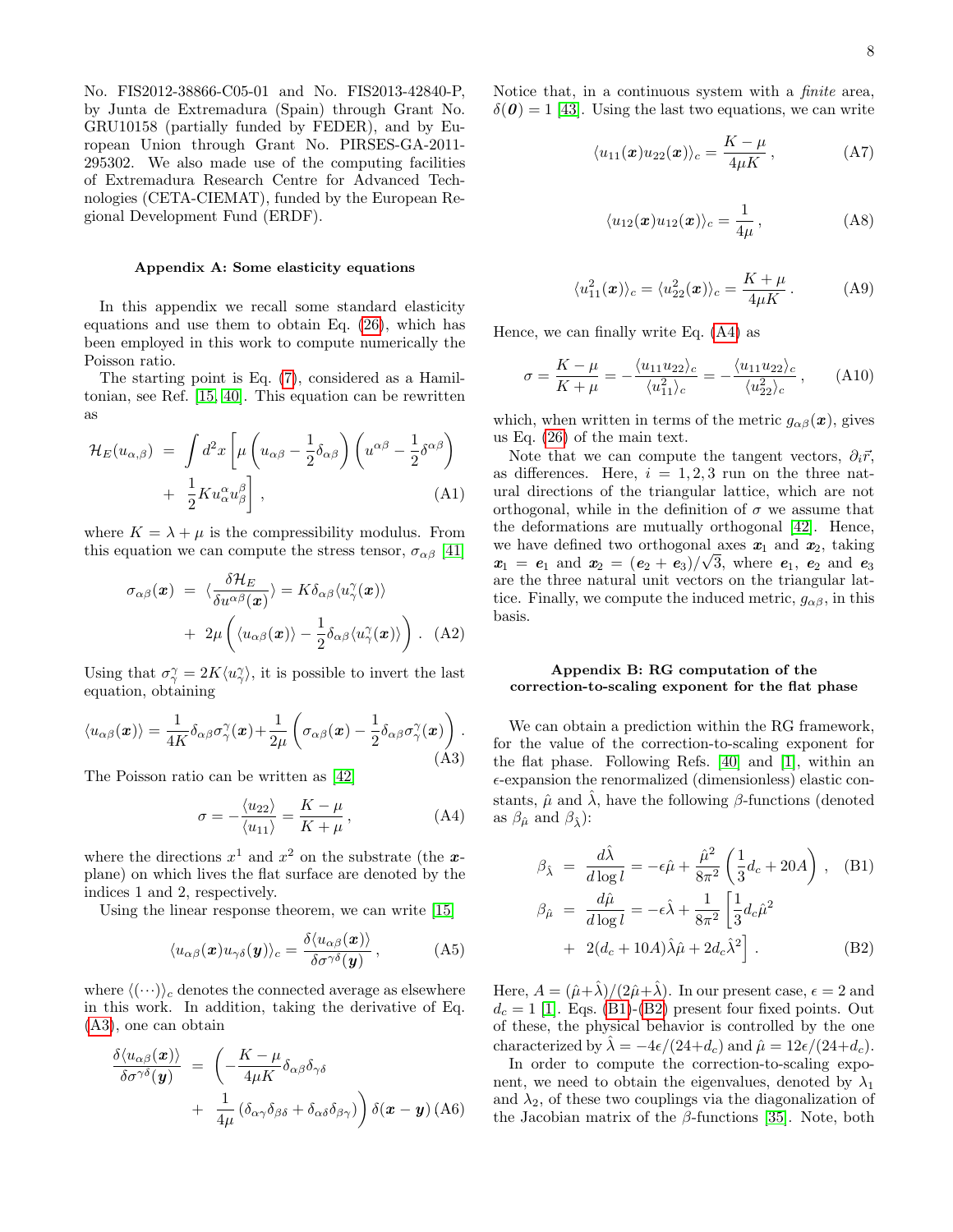eigenvalues are expected to be negative, as the system lies on the critical surface. Indeed, the result is

$$
\lambda_1 = \frac{(65 - 125\pi^2)\epsilon}{125\pi^2},
$$
 (B3)

$$
\lambda_2 = \frac{125(1 - \pi^2)\epsilon}{125\pi^2}.
$$
 (B4)

Setting  $\epsilon = 2$ , we obtain  $\lambda_1 \simeq -1.90$  and  $\lambda_2 \simeq -1.80$ . Hence,  $\omega \simeq -1.80$  at this perturbative order.

Finally we can compute the value of the Poisson ratio, by using that, at the physical fixed point,  $\hat{\lambda}/\hat{\mu} = -1/3$ , thus  $\sigma = \lambda/(\lambda + 2\hat{\mu}) = -1/5$ . Notice that both values for  $\omega$  and  $\sigma$  are far from the corresponding MC results. We can conclude that, due to the large value of  $\epsilon$ , it is very difficult to extract reliable predictions from the RG at this perturbative order.

### <span id="page-8-28"></span>Appendix C: Implementation of the code in GPU

As widely acknowledged [\[45\]](#page-9-15), pretty good gain factors can be obtained by using Graphic Processing Units (GPU). In our case, the gain was almost guaranteed, given that we use mostly floating point variables that can be updated in parallel following some kind of checkerboard algorithm. The gain factor depends strongly on the system size, but we obtain at least a factor of 5x.

The Compute Unified Device Architecture (CUDA) implementation of the Metropolis algorithm stores a single copy of the surface in the GPU memory. By operating only in the GPU memory, we reduce memory controller load and reduce the computation time required per iteration. The surface update kernel is executed sequentially over a quarter of the surface nodes and returns to CPU mode once all nodes have been processed, see Fig. [1.](#page-2-0)

The structure of the algorithm requires performing an atomic operation over a single variable to sum the total number of updated node positions. This is the hardest bottleneck in the algorithm.

Due to the parallel update structure, we need to generate a random seed for each node in the surface, as opposed to the CPU sequential version, in which a single seed is enough. The number of blocks and threads per block in the CUDA simulation is given by the surface size and the maximum number of GPU registers assigned to each thread. The limit in the number of registers that a kernel can use has a great impact on the overall performance.

- <span id="page-8-0"></span>[1] M. J. Bowick and A. Travesset, Phys. Rep. 344, 255 (2001).
- <span id="page-8-1"></span>[2] M. J. Bowick, S. Catterall, M. Falcioni, G. Thorleifsson and K. N. Anagnostopoulus, J. Phys. France 6, 1321 (1996).
- <span id="page-8-2"></span>[3] C. F. Schmidt, K. Svoboda, N. Lei, I. B. Petsche, L. E. Berman, C. R. Safinya, and G. S. Grest, Science 259, 952 (1993).
- <span id="page-8-3"></span>[4] D. Boal, *Mechanics of the Cell*, 2nd. edition (Cambridge) University Press, Cambridge, UK, 2012).
- <span id="page-8-4"></span>[5] M. I. Katsnelson, Graphene: carbon in two dimensions (Cambridge University Press, Cambridge, UK, 2012).
- <span id="page-8-5"></span>[6] M. I. Katsnelson and A. Fasolino, Acc. Chem. Res. 46, 97 (2013).
- <span id="page-8-6"></span>[7] A. Fasolino, J. H. Los, and M. I. Katsnelson, Nat. Mater. 6, 858 (2007).
- <span id="page-8-7"></span>[8] F. L. Braghin and N. Hasselmann, Phys. Rev. B 82, 035407 (2010).
- <span id="page-8-8"></span>[9] D. R. Nelson, S. Piran, and S. Weinberg, editors, Statistical Mechanics of Membranes and Surfaces, 2nd. edition, (World Scientific, Singapore, 2004).
- <span id="page-8-9"></span>[10] J. des Cloizeaux and G. A. Jannink, Polymers in Solution, Their Modelling and Structure (Oxford University Press, Oxford, 1990).
- <span id="page-8-10"></span>[11] D. R. Nelson, in [\[9\]](#page-8-8), pp 1 and 133.
- <span id="page-8-11"></span>[12] G. Gompper and D. M. Kroll, in [\[9\]](#page-8-8), p 359.
- <span id="page-8-12"></span>[13] S. Leibler, in [\[9\]](#page-8-8), p 49.
- <span id="page-8-13"></span>[14] M. J. Bowick, A. Cacciuto, G. Thorleifsson, and A. Travesset, Eur. Phys. J. E 5, 149 (2001).
- <span id="page-8-14"></span>[15] M. Falcioni, M. J. Bowick, E. Guitter, and G. Thorleifsson, Europhys. Lett. 38, 67 (1997).
- <span id="page-8-15"></span>[16] G. N. Greaves, A. L. Greer, R. S. Lakes, and T. Rouxel,

Nat. Mater. 10, 823 (2011).

- <span id="page-8-16"></span>[17] J. N. Grima, S. Winczewski, L. Mizzi, M. C. Grech, R. Cauchi, R. Gatt, D. Attard, K. W. Wojciechowski, and J. Rybicki, Adv. Mater. 27, 1455 (2015).
- <span id="page-8-17"></span>[18] P. Le Doussal and L. Radzihovsky, Phys. Rev. lett. 69, 1209 (1992).
- <span id="page-8-18"></span>[19] M. Bowick, A. Cacciuto, G. Thorleifsson, and A. Travesset, Phys. Rev. Lett. 87, 148103 (2001).
- <span id="page-8-19"></span>[20] J.-Ph. Kownacki and H. T. Diep, Phys. Rev. E 66, 066105 (2002).
- <span id="page-8-20"></span>[21] H. Koibuchi, N. Kusano, A. Nidaira, K. Suzuki, and M. Yamada, Phys. Rev. E 69, 066139 (2004).
- [22] H. Koibuchi and T. Kuwahata, Phys. Rev. E 72, 026124 (2005).
- <span id="page-8-21"></span>[23] H. Koibuchi and A. Shobukhov, Int. J. Mod. Phys. C 25 1450033 (2014).
- <span id="page-8-22"></span>[24] K. Essafi, J.-P. Kownacki, and D. Mouhanna, Phys. Rev. E 89, 042101 (2014).
- <span id="page-8-23"></span>[25] J.-P. Kownacki and D. Mouhanna, Phys. Rev. E 79 040101R (2009).
- <span id="page-8-24"></span>[26] N. Hasselmann and F. L. Braghin, Phys. Rev. E 83, 031137 (2011).
- <span id="page-8-25"></span>[27] F. David, in [\[9\]](#page-8-8), p 149.
- <span id="page-8-26"></span>[28] M. Paczuski, M. Kardar, and D. R. Nelson, Phys. Rev. Lett. 60, 2638 (1988).
- <span id="page-8-27"></span>[29] Notice that, using the flat membrane parameterization (Monge parameterization),  $\vec{r} = (\mathbf{y}, h(\mathbf{y}))$ , the metric tensor can be evaluated as

$$
g_{\alpha\beta} = \delta_{\alpha\beta} + \frac{\partial^2 h}{\partial y^\alpha \partial y^\beta}.
$$

Hence, to order  $O(h)$ , one can freely raise and lower in-